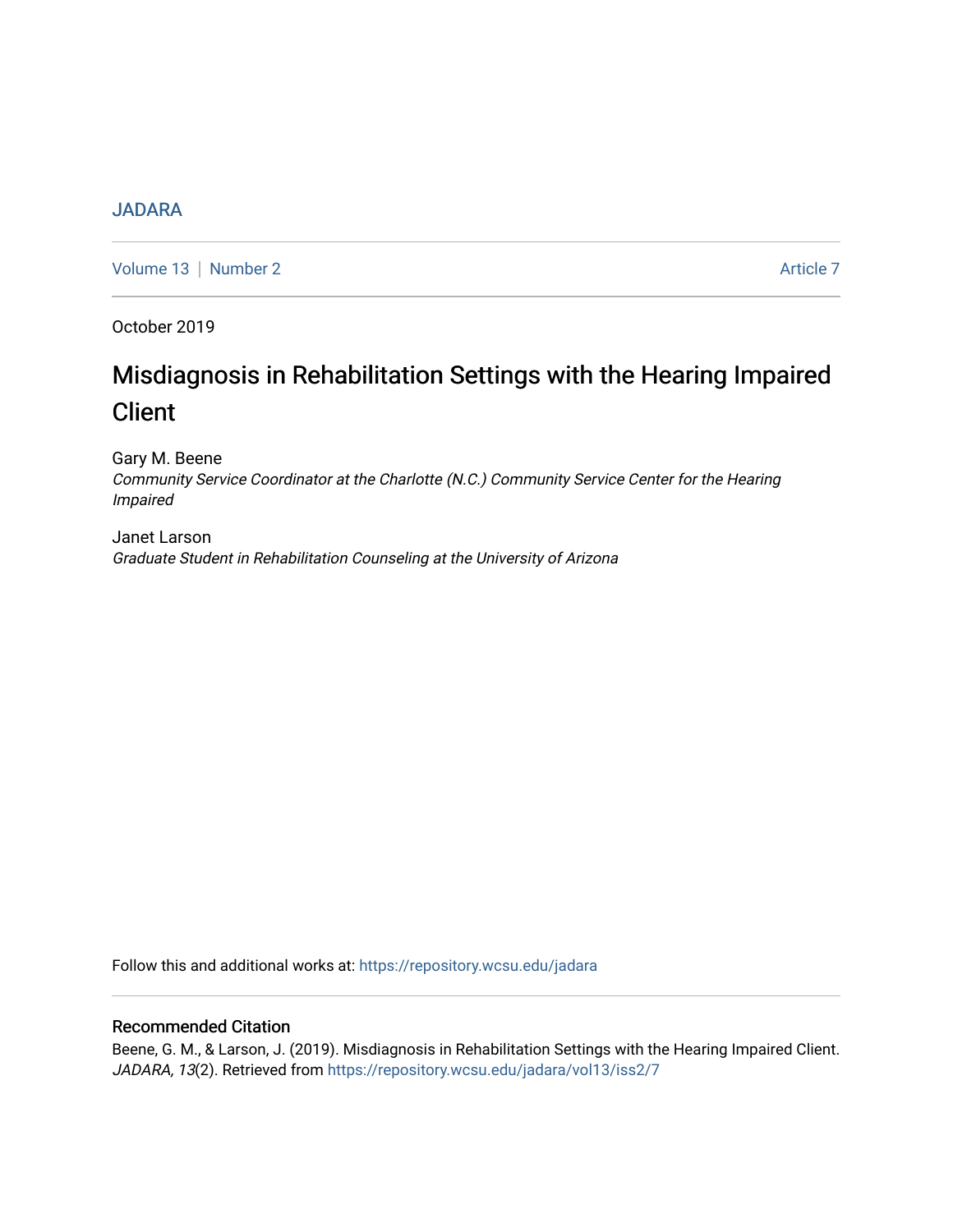#### Gary M. Beene and Janet Larson

Misdiagnosis in rehabilitation settings is an area of much concern because of the devas tating effect that it may have upon the client and the process. Little has been done, how ever, to investigate this problem in terms of its frequency or nature. Because of the inherent communication problems with hearing im paired individuals, the misdiagnosis problem may be exaggerated when working with this population. This study was designed to investi gate the frequency of misdiagnosis in rehabili tation and counseling settings with hearing impaired clients in Tuscon, Arizona.

For this study, misdiagnosis refers to the erroneous original assessment of a client as outlined on the agency's intake form. This was determined by evaluating the client's com petence to perform in the originally prescribed programs of rehabilitation. It was further determined whether the misdiagnosis was too high or too low. That is to say, did the client function at a higher or lower level than was originally assessed?

Misdiagnosis is by no means unique to the rehabilitation field and in the literature several reasons are postulated for its occurrence. In a study of cancer patients, Pinkerton and McAleer (1976) found that health care profes sionals are unrealistically pessimistic about cancer. This results in "counselors behaving less favorably in projected case performance toward persons with cancer than toward per sons with other chronic disabilities, and

counselors will tend to provide less case ser vices to persons with cancer than to persons with other chronic disabilities" (p. 575).

Heilburn (1974) also addressed this issue as it relates to the health care field. He stated that there are pressing reasons why research for bet ter counseling prediction methods should be pursued with more vigor. "From a practical point of view, increased emphasis on cost accounting in the delivery of health care ser vices, must eventually lead to questioning the loss of clients to whom psychological services are offered but for whom the opportunity is wasted because they fail to maintain their en vironment" (p. 634).

In an area more related to rehabilitation, Boyer's (1970) dissertation attempted to deter mine whether those rehabilitation counselors who followed the diagnostic report's voca tional recommendations were better able to 'close' their clients in employment than counselors who did not follow the recommen dations. He concluded, "Psychological and prevocational evaluations were considered im portant sources of information to the counselor and when he followed the vocational recommendations he significantly more often closed his client as rehabilitated. In those cases not rehabilitated, there was no definite behavior pattern as to whether the counselor followed or did not follow the diagnostic report's vocational recommendations" (p. 9). Some research done by Greever (1977)

Mr. Beene is Community Service Coordinator at the Charlotte (N.C.) Community Service Center for the Hearing Impaired and Ms. Larson is a graduate student in rehabilitation counseling at the University of Arizona.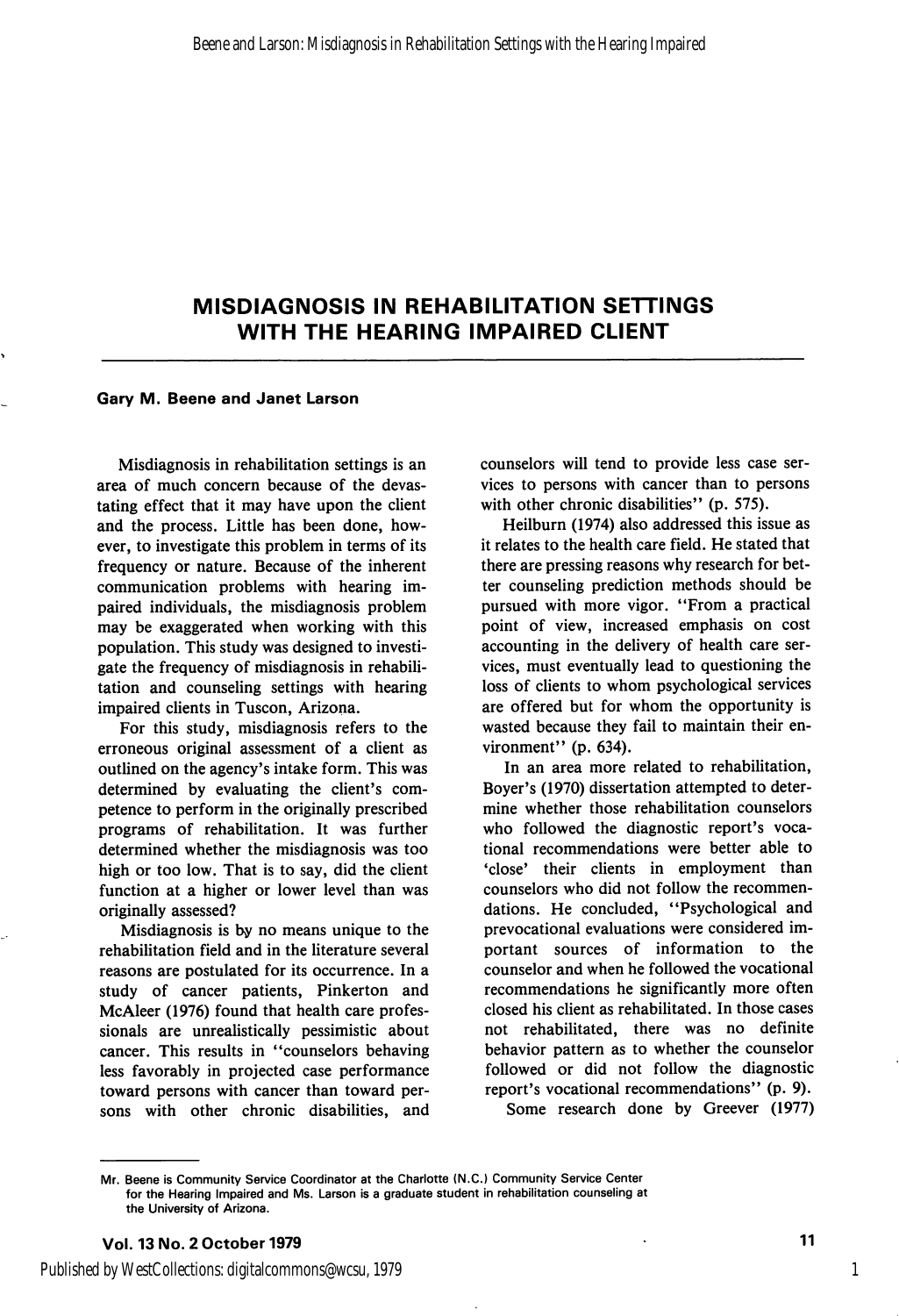#### *JADARA, Vol. 13, No. 2 [1979], Art. 7*

## MISDIAGNOSIS IN REHABILITATION SETTINGS WITH THE HEARING IMPAIRED CLIENT

suggests that counselor bias may be a possible reason for misdiagnosis. She explains: "A large percentage of vocational rehabilitation clients are from low income groups. Negative counselor attitudes toward these groups could reduce the effectiveness of vocational rehabili tation services and possibly increase the likeli hood that some clients will not successfully complete their rehabilitation program" (p. 139).

Very little has been done regarding misdiagnosis with a deaf client population. How ever, an article by Jeter (1976), even though she was not studying misdiagnosis, points to the potential seriousness of this matter. She found in a nationwide study of 221 psychiatric patients who had been hospitalized from 1 to 52 years (with a mean state of 13.5 years), 46.6% had a hearing loss of at least 25 dB. In addition, 27.6% of the sample had a signifi cant sensorineural hearing loss. To relate this data to the diagnosis problem, it might make one suspect that some of the patients were in need of services as deaf persons rather than psychiatric services.

The question posed by the research which follows has not been previously asked with regard to the hearing impaired client, nor does the literature address itself to this problem specifically. As a result, the researchers felt that it would be presumptous to hypothesize an expected outcome without adequate infor mation upon which to base an hypothesis. Instead, this project was designed to sample what is happening in terms of the diagnoses of hearing impaired clients.

#### METHOD

Subjects:

Seven counselors who work with hearing impaired clients in various rehabilitation set tings in Tucson, Arizona were chosen as the subjects for this study. Two of the counselors worked with the Department of Vocational Rehabilitation, one with the Community Out reach Program for the deaf (a community ser vice agency for hearing impaired persons), one with Goodwill Industries, one with the Model

Demonstration Program at the University of Arizona, one with Beacon Foundation, and one with the Independent Living and Training Program (a halfway house for young adult deaf persons). All seven counselors had been working wth their clients for a minimum of six months.

#### Instruments:

An information sheet, which was accom panied with instructions, was given to each of the counselors to record the reevaluation infor mation. Spaces were provided on the informa tion sheet for the counselors to indicate, on a four-point scale, the degree of agreement with their original diagnosis ranging from \*'Strong ly Agree" to "Strongly Disagree".

The obvious threat to validity associated with the use of this instrument is the integrity of the individual counselors. However, they were all assured that the individual informa tion sheets would be kept strictly confidential so there should have been nothing to gain or lose personally.

Procedure:

Each counselor was contacted and asked if he/she would be willing to participate in a research project involving rehabilitation diagnosis. If they agreed, an appointment was made to briefly explain the nature of the research, give them the instruction and infor mation sheets, and answer any questions they might have. They were asked to pull five of their hearing impaired clients' files at random and reevaluate the original diagnosis. They were then instructed to mark the appropriate box indicating their present degree of agree ment with that diagnosis. If they disagreed or strongly disagreed, they were asked to indicate whether they now believed the original diagnosis to be too high or too low for the client. They were each given approximately a week to finish this process. For more complete details regarding the instructions, please con tact the authors.

#### Limitations:

The primary limitation that the researchers are aware of is a statistical one. Because a counselor and a client should never knowingly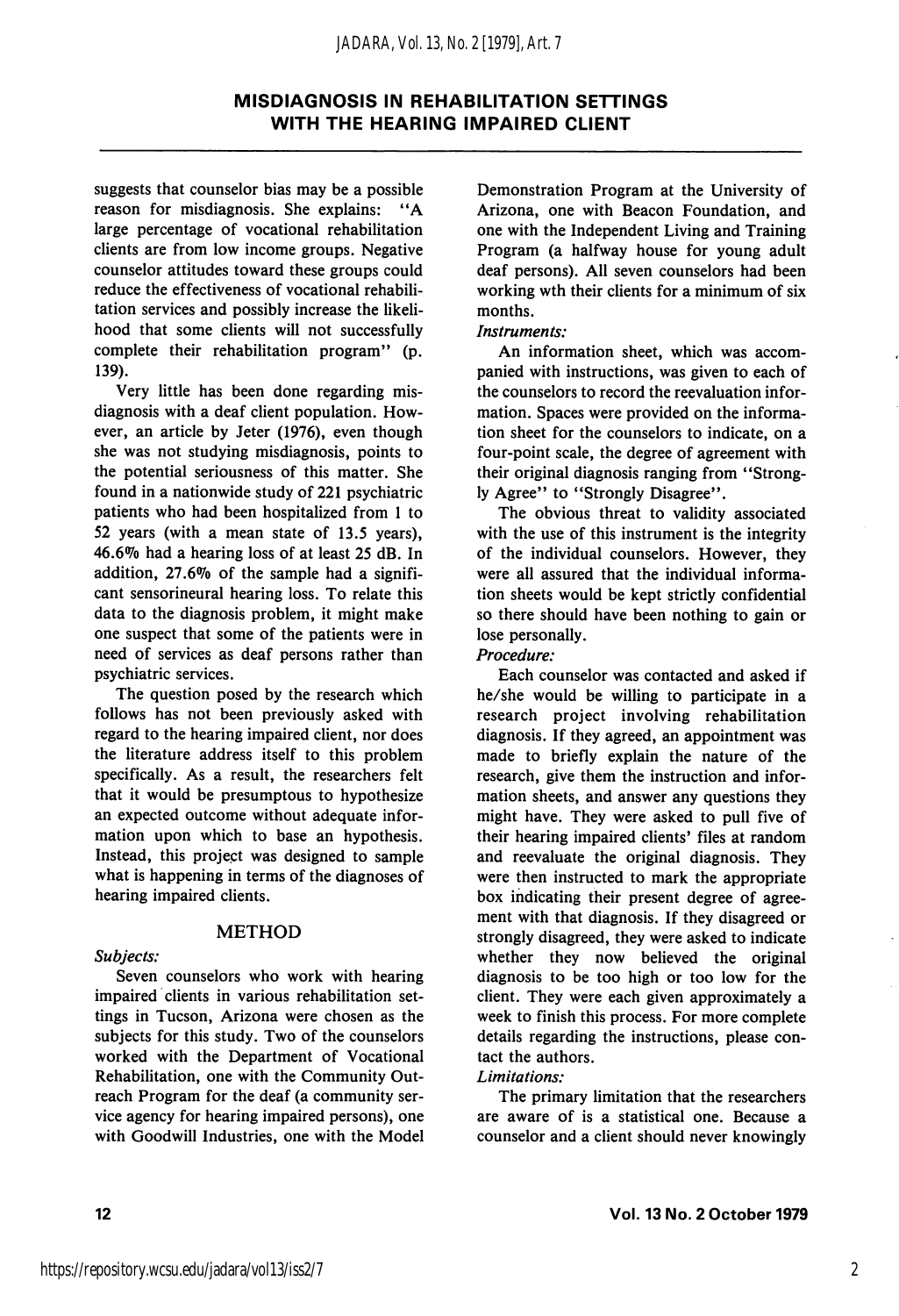agree to a rehabilitation plan that is too diffi cult for the client to perform in successfully, we should not have any clients originally diagnosed as being incompetent. Instead, the requirements for the clients' success in the given rehabilitation program would simply be reduced. However, in order to run the kappa statistics, the reevaluation agreements with the original diagnoses were divided evenly and placed in the appropriate cells "A" and "D" of the decision matrix.

#### RESULTS

The mean level of reevaluation agreement with the original diagnosis was  $65.7\%$  with a range of 40% agreement by two counselors to 100% agreement by one counselor. 22.8% of the reevaluations indicated that the counselors now believe that the original diagnosis was too high and 11.4% of the original diagnoses were reevaluated as being too low.

Table I shows the number of original diagnosis/reevaluation agreements, the number of original diagnoses that were reeval uated as being too high or too low.

#### TABLE I

REEVALUATIONS OF ORIGINAL DIAGNOSES

| <b>Subjects</b> | Agree | <b>Disagree</b><br><b>High</b> | <b>Disagree</b><br>Low |
|-----------------|-------|--------------------------------|------------------------|
| 1               | 3     | 2                              | 0                      |
| 2               |       |                                | 0                      |
| 3               | 3     | 1                              |                        |
| 4               | 2     | 3                              | 0                      |
| 5               | 4     | 0                              | ı                      |
| 6               | 2     |                                | $\mathbf{2}$           |
| 7               | 5     |                                |                        |
|                 | 23    | 8                              |                        |

The information from Table I was then com piled and expressed as proportions on a deci sion matrix, with the proportion of original diagnosis/reevaluation agreements divided evenly and placed in cells "A" and "D".

|                  | <b>Original Assessment</b> |      | <b>Totals</b> |  |
|------------------|----------------------------|------|---------------|--|
|                  | not competent<br>competent |      |               |  |
| competent        | .329                       | .114 | .443          |  |
| not<br>competent | .228                       | .328 | .556          |  |
| Totals           | .557                       | 442  |               |  |

Cohen's (1960) kappa statistic (K) formulas were then applied to the data contained in the decision matrix in order to measure the degree of agreement uncontaminated by chance.

The statistical procedures employed are described below:

First, kappa was figured using the formula,

 $K = \frac{P_0 - P_c}{1 - P_c}$  $1 - \text{Pc}$ where  $Po = cells (A + D)$ and Pc =  $(a + b) (a + c) +$  $(c + d) (b + d)$ 

For this data  $K = .326$ 

Second, the maximum value of kappa (K max) was figured by (a) adjusting the cell values in the decision matrix to reflect the max imum possible number of agreements consis tent with the observed marginal proportions and (b) calculating K using these adjusted values.

|                  | <b>Original Assessment</b> | <b>Totals</b> |      |  |
|------------------|----------------------------|---------------|------|--|
|                  | competent                  | not competent |      |  |
| competent        | .443                       | 0             | .443 |  |
| not<br>competent | .114                       | .442          | .556 |  |
| Totals           | .557                       | .442          |      |  |

For this data K max  $= .773$ 

Third, kappa is corrected by dividing kappa by the maximum possible value for kappa.

|       | = | .326 | $=$ | .422 |
|-------|---|------|-----|------|
| K max |   | .773 |     |      |

This may be interpreted as meaning there is uncontaminated by chance, a 42.2% agree ment rate between the original diagnosis and the reevaluation of the clients. The reverse would be that 23.5% of the 65.7% agreement could be by chance. These figures would indi cate that there is an appreciable degree of diagnosis inconsistency.

The Tukey HSD statistic (Dinham, 1976) was also run on the data in Table I and the resulting HSD (Honestly Significant Dif ference) = 1.77, with d.f. = 3, 18 and ds.01. According to this statistic there is a significant difference between groups when the sample mean differences equal or exceed 1.77. As a

3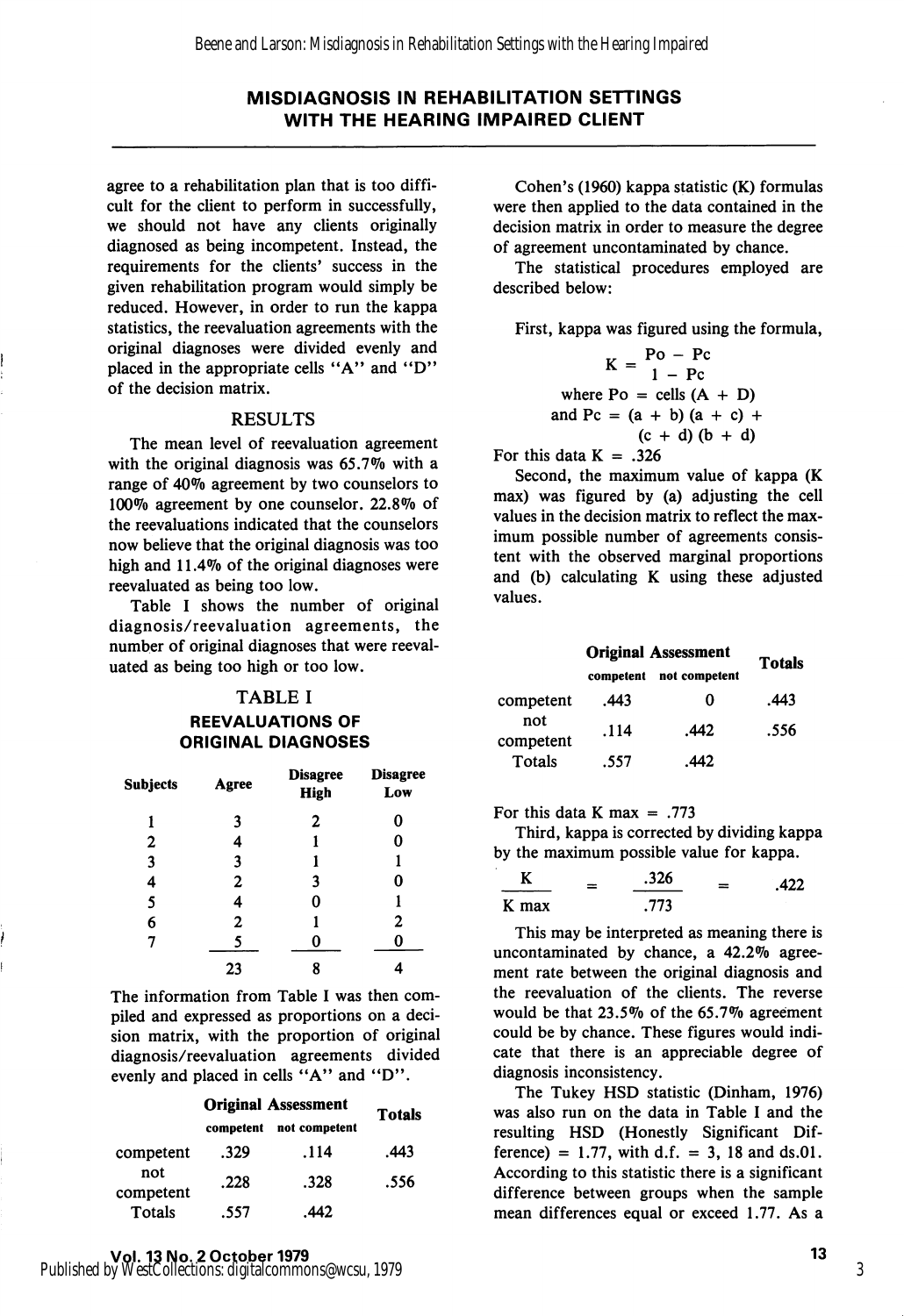result it can be seen that there is a significant difference between the agreement group and the high original diagnosis group, as well as, the agreement group and the low original diagnosis group. However, there is no signifi cant difference between the high and the low original diagnosis groups. We may interpret this to mean that there is no clear cut trend as to the directionality of the misdiagnosis.

#### DISCUSSION

From these results several items should be noted. First, and most obvious, this study in dicates a considerable amount of misdiagnosis with hearing impaired clients in various rehabi litation settings. Whether the inconsistency is a function of the deaf client or some other factor inherent in diagnosis is not clear. This could be determined by investigating the diagnoses of several different client populations in rehabili tation settings and comparing the results of the different populations. If, in fact, there are more diagnosis problems with deaf than with other populations of rehabilitation clients, fur ther investigation should be done to determine why that is the case.

Another interesting area is that there were twice as many original diagnoses that were reevaluated as being too high than were reevaluated as being too low. However, because the sample size was not large enough, a significant difference between these two diagnoses could not be established.

This study should be replicated with a larger sample to determine conclusively whether there is a trend in the direction of misdiag nosis. If there is a trend, further research to determine why the trend exists should be con ducted.

It should be noted that there is no guarantee that the reevaluations are any more accurate than the original diagnoses. A long range study to determine the effectiveness of the rehabili tation program for the client after closure should also shed some light on the diagnosis question. In order to properly evaluate diagnoses by this method, it will also be necessary to include clients who were closed in 'Status 08' because it was determined that Vocational Rehabilitation services could not reasonably be expected to benefit the indivi dual in terms of employability. For example, if a person is closed for that reason and then is found to be gainfully employed upon reevaluation, the probability of an original misdiagnosis would be very high.

#### SUMMARY

This study was designed to estimate the fre quency of misdiagnosjs in rehabilitation and counseling settings with hearing impaired clients. Seven counselors in six different rehabilitation agencies were asked to reevaluate the original diagnosis on five randomly selected clients. It was found that 65.7% of the reevaluations agreed with the original diagnosis, 22.8% of the reevaluations in dicated that the original diagnosis was too high, and 11.4% of the reevaluations indicated that the original diagnosis was too low. The kappa (corrected) statistic indicated that there was, uncontaminated by chance, a 42.2% agreement rate between the original diagnosis and the reevaluation of the clients. Further, the Tukey HSD statistic indicated that there was a significant difference between the agree ment group and the high original diagnosis group, as well as the agreement group and the low original diagnosis group. However, there was no significant difference between the high and low original diagnosis groups. These results indicate the potential need for future research in several areas.